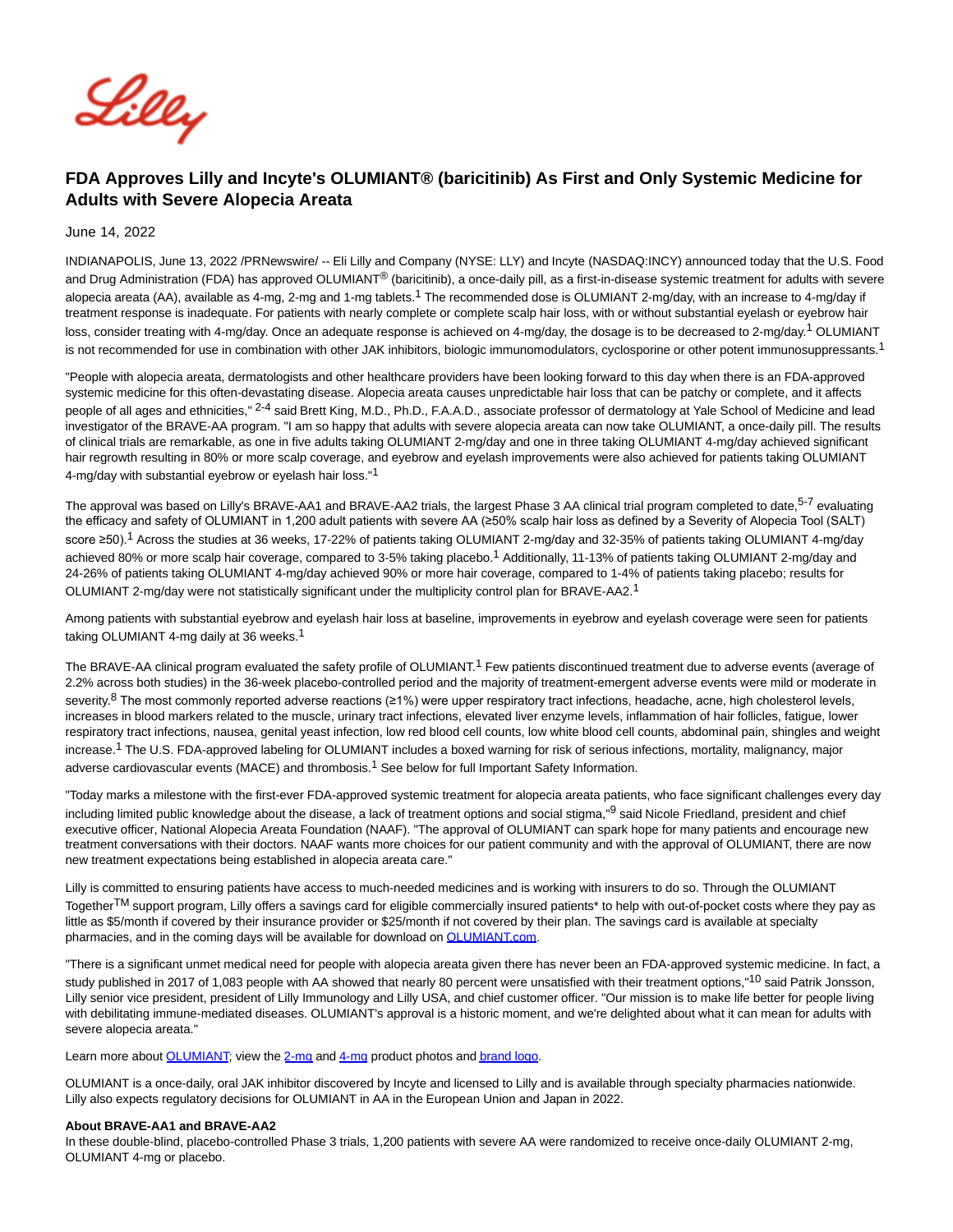- The primary endpoint was the proportion of patients achieving SALT ≤20 (i.e., 80% or more scalp hair coverage) at Week 36.<sup>1</sup> Across both studies, 17-22% of patients taking OLUMIANT 2-mg/day (BRAVE-AA1=22% [n=40/184]; BRAVE-AA2=17% [n=27/156]) and 32-35% of patients treated with OLUMIANT 4-mg/day (BRAVE-AA1=35% [n=99/281]; BRAVE-AA2=32% [n=76/234]) achieved 80% or more scalp hair coverage, compared to 5% (n=10/189) and 3% (n=4/156) of patients taking placebo in BRAVE-AA1 and BRAVE-AA2, respectively (p≤0.001 for all comparisons to placebo).
- Additionally, 11-13% of patients taking OLUMIANT 2-mg/day (BRAVE-AA1=13% [n=23/184]; BRAVE-AA2=11% [n=17/156]) and 24-26% of patients taking OLUMIANT 4-mg/day (BRAVE-AA1=26% [n=73/281]; BRAVE-AA2=24% [n=55/234]) achieved 90% or more hair coverage, compared to 4% (n=7/189) and 1% (n=1/156) of patients taking placebo in BRAVE-AA1 and BRAVE-AA2, respectively (p<=0.001 for OLUMIANT 4-mg/day comparisons to placebo; p<=0.01 for OLUMIANT 2-mg/day comparison to placebo in BRAVE-AA1).<sup>1,8</sup> SALT 10 (90% hair coverage) results for OLUMIANT 2-mg/day were not statistically significant under the multiplicity control plan for BRAVE-AA2.<sup>8</sup>

#### **Indications and Usage for OLUMIANT (baricitinib) tablets (in the United States)**

OLUMIANT is indicated for the treatment of adult patients with severe alopecia areata.

**Limitations of Use:** Not recommended for use in combination with other JAK inhibitors, biologic immunomodulators, cyclosporine or other potent immunosuppressants.

OLUMIANT is indicated for the treatment of adult patients with moderately to severely active rheumatoid arthritis who have had an inadequate response to one or more tumor necrosis factor (TNF) blockers.

**Limitations of Use:** Not recommended for use in combination with other JAK inhibitors, biologic disease-modifying antirheumatic drugs (DMARDs), or with potent immunosuppressants such as azathioprine and cyclosporine.

OLUMIANT is indicated for the treatment of coronavirus disease 2019 (COVID-19) in hospitalized adults requiring supplemental oxygen, non-invasive or invasive mechanical ventilation, or extracorporeal membrane oxygenation (ECMO).

## **IMPORTANT SAFETY INFORMATION FOR OLUMIANT (baricitinib) tablets**

**WARNING: SERIOUS INFECTIONS, MORTALITY, MALIGNANCY, MAJOR ADVERSE CARDIOVASCULAR EVENTS, AND THROMBOSIS**

#### **SERIOUS INFECTIONS**

**Patients treated with Olumiant are at risk for developing serious infections that may lead to hospitalization or death. Most patients with rheumatoid arthritis (RA) who developed these infections were taking concomitant immunosuppressants such as methotrexate or corticosteroids. If a serious infection develops, interrupt Olumiant until the infection is controlled. Reported infections include:**

- **Active tuberculosis (TB), which may present with pulmonary or extrapulmonary disease. Olumiant should not be given to patients with active tuberculosis. Test patients, except those with COVID-19, for latent TB before initiating Olumiant and during therapy. If positive, start treatment for latent infection prior to Olumiant use.**
- **Invasive fungal infections, including candidiasis and pneumocystosis. Patients with invasive fungal infections may present with disseminated, rather than localized, disease.**
- **Bacterial, viral, and other infections due to opportunistic pathogens.**

**Carefully consider the risks and benefits of Olumiant prior to initiating therapy in patients with chronic or recurrent infection.**

**Closely monitor patients for the development of signs and symptoms of infection during and after treatment with Olumiant including the possible development of TB in patients who tested negative for latent TB infection prior to initiating therapy.**

The most common serious infections reported with Olumiant included pneumonia, herpes zoster, and urinary tract infection. Among opportunistic infections, tuberculosis, multidermatomal herpes zoster, esophageal candidiasis, pneumocystosis, acute histoplasmosis, cryptococcosis, cytomegalovirus, and BK virus were reported with Olumiant. Some patients have presented with disseminated rather than localized disease, and were often taking concomitant immunosuppressants such as methotrexate or corticosteroids.

Avoid use of Olumiant in patients with an active, serious infection, including localized infections. Consider the risks and benefits of treatment prior to initiating Olumiant in patients: with chronic or recurrent infection; who have been exposed to TB; with a history of a serious or an opportunistic infection; who have resided or traveled in areas of endemic tuberculosis or endemic mycoses; or with underlying conditions that may predispose them to infection.

The risks and benefits of treatment with Olumiant in COVID-19 patients with other concurrent infections should be considered.

Consider anti-TB therapy prior to initiation of Olumiant in patients with a history of latent or active TB in whom an adequate course of treatment cannot be confirmed, and for patients with a negative test for latent TB but who have risk factors for TB infection.

Viral reactivation, including cases of herpes virus reactivation (e.g., herpes zoster), were reported in clinical studies with Olumiant. If a patient develops herpes zoster, interrupt Olumiant treatment until the episode resolves. The impact of Olumiant on chronic viral hepatitis reactivation is unknown. Screen for viral hepatitis in accordance with clinical guidelines before initiating Olumiant.

#### **MORTALITY**

**In a large, randomized, postmarketing safety study in RA patients 50 years of age and older with at least one cardiovascular risk factor**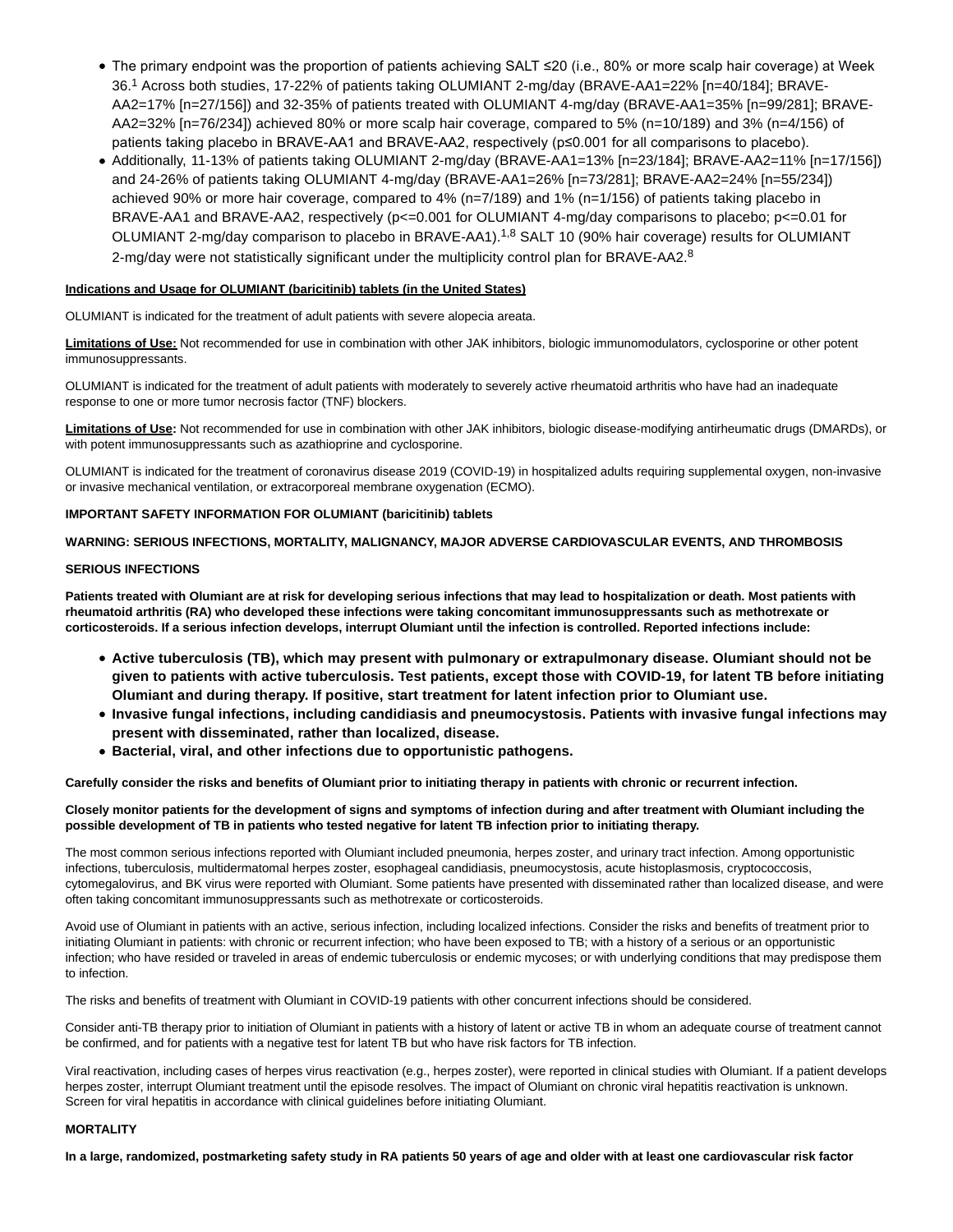**comparing another Janus kinase (JAK) inhibitor to tumor necrosis factor (TNF) blockers, a higher rate of all-cause mortality, including sudden cardiovascular death, was observed with the JAK inhibitor.**

Consider the benefits and risks for the individual patient prior to initiating or continuing therapy with Olumiant.

#### **MALIGNANCIES**

**Lymphoma and other malignancies have been observed in patients treated with Olumiant. In RA patients treated with another JAK inhibitor, a higher rate of malignancies (excluding non-melanoma skin cancer [NMSC]) was observed when compared with TNF blockers. Patients who are current or past smokers are at additional increased risk.** A higher rate of lymphomas was observed in patients treated with the JAK inhibitor compared to those treated with TNF blockers. A higher rate of lung cancers and an additional increased risk of overall malignancies were observed in current or past smokers treated with the JAK inhibitor compared to those treated with TNF blockers.

Consider the benefits and risks for the individual patient prior to initiating or continuing therapy with Olumiant, particularly in patients with a known malignancy (other than successfully treated NMSC), patients who develop a malignancy, and patients who are current or past smokers.

NMSCs have been reported in patients treated with Olumiant. Periodic skin examination is recommended for patients who are at increased risk for skin cancer.

#### **MAJOR ADVERSE CARDIOVASCULAR EVENTS**

**In RA patients 50 years of age and older with at least one cardiovascular risk factor treated with another JAK inhibitor, a higher rate of major adverse cardiovascular events (MACE) (defined as cardiovascular death, myocardial infarction [MI], and stroke) was observed when compared with TNF blockers. Patients who are current or past smokers are at additional increased risk. Discontinue Olumiant in patients that have experienced a myocardial infarction or stroke.**

Consider the benefits and risks for the individual patient prior to initiating or continuing therapy with Olumiant, particularly in patients who are current or past smokers and patients with other cardiovascular risk factors. Inform patients about the symptoms of serious cardiovascular events and the steps to take if they occur.

#### **THROMBOSIS**

**Thrombosis, including deep venous thrombosis (DVT) and pulmonary embolism (PE), has been observed at an increased incidence in patients treated with Olumiant compared to placebo. In addition, there were cases of arterial thrombosis. Many of these adverse events were serious and some resulted in death. In RA patients 50 years of age and older with at least one cardiovascular risk factor treated with another JAK inhibitor, a higher rate of thrombosis was observed when compared with TNF blockers. Avoid Olumiant in patients at risk. Discontinue Olumiant and promptly evaluate patients with symptoms of thrombosis.**

#### **HYPERSENSITIVITY**

Reactions such as angioedema, urticaria, and rash that may reflect drug hypersensitivity have been observed in patients receiving Olumiant, including serious reactions. If a serious hypersensitivity reaction occurs, promptly discontinue Olumiant while evaluating the potential causes of the reaction.

## **GASTROINTESTINAL PERFORATIONS**

Gastrointestinal perforations have been reported in Olumiant clinical studies. Monitor Olumiant-treated patients who may be at increased risk for gastrointestinal perforation (e.g., patients with a history of diverticulitis). Promptly evaluate patients who present with new onset abdominal symptoms for early identification of gastrointestinal perforation.

#### **LABORATORY ABNORMALITIES**

**Neutropenia** – Olumiant treatment was associated with an increased incidence of neutropenia (absolute neutrophil count [ANC] <1000 cells/mm3) compared to placebo. Evaluate at baseline and thereafter according to routine patient management.

In patients with RA or alopecia areata (AA), avoid initiation or interrupt Olumiant treatment in patients with an ANC <1000 cells/mm<sup>3</sup>. In patients with COVID-19, avoid initiation or interrupt Olumiant treatment in patients with an ANC <500 cells/mm3.

**Lymphopenia** – Absolute lymphocyte count (ALC) <500 cells/mm3 were reported in Olumiant clinical trials. Lymphocyte counts less than the lower limit of normal were associated with infection in patients treated with Olumiant, but not placebo. Evaluate at baseline and thereafter according to routine patient management.

In patients with RA or AA, avoid initiation or interrupt Olumiant treatment in patients with an ALC <500 cells/mm<sup>3</sup>. In patients with COVID-19, avoid initiation or interrupt Olumiant treatment in patients with an ALC <200 cells/mm<sup>3</sup>.

**Anemia** – Decreases in hemoglobin levels to <8 g/dL were reported in Olumiant clinical trials. Evaluate at baseline and thereafter according to routine patient management.

In patients with RA or AA, avoid initiation or interrupt Olumiant treatment in patients with hemoglobin <8 g/dL. In patients with COVID-19, there is limited information regarding use of Olumiant in patients with hemoglobin less than 8 g/dL.

**Liver Enzyme Elevations** – Olumiant treatment was associated with increased incidence of liver enzyme elevation compared to placebo. Increases of alanine transaminase (ALT) ≥5x upper limit of normal (ULN) and increases of aspartate transaminase (AST) ≥10x ULN were observed in patients in Olumiant clinical trials.

Evaluate at baseline and thereafter according to routine patient management. Promptly investigate the cause of liver enzyme elevation to identify potential cases of drug-induced liver injury. If increases in ALT or AST are observed and drug-induced liver injury is suspected, interrupt Olumiant until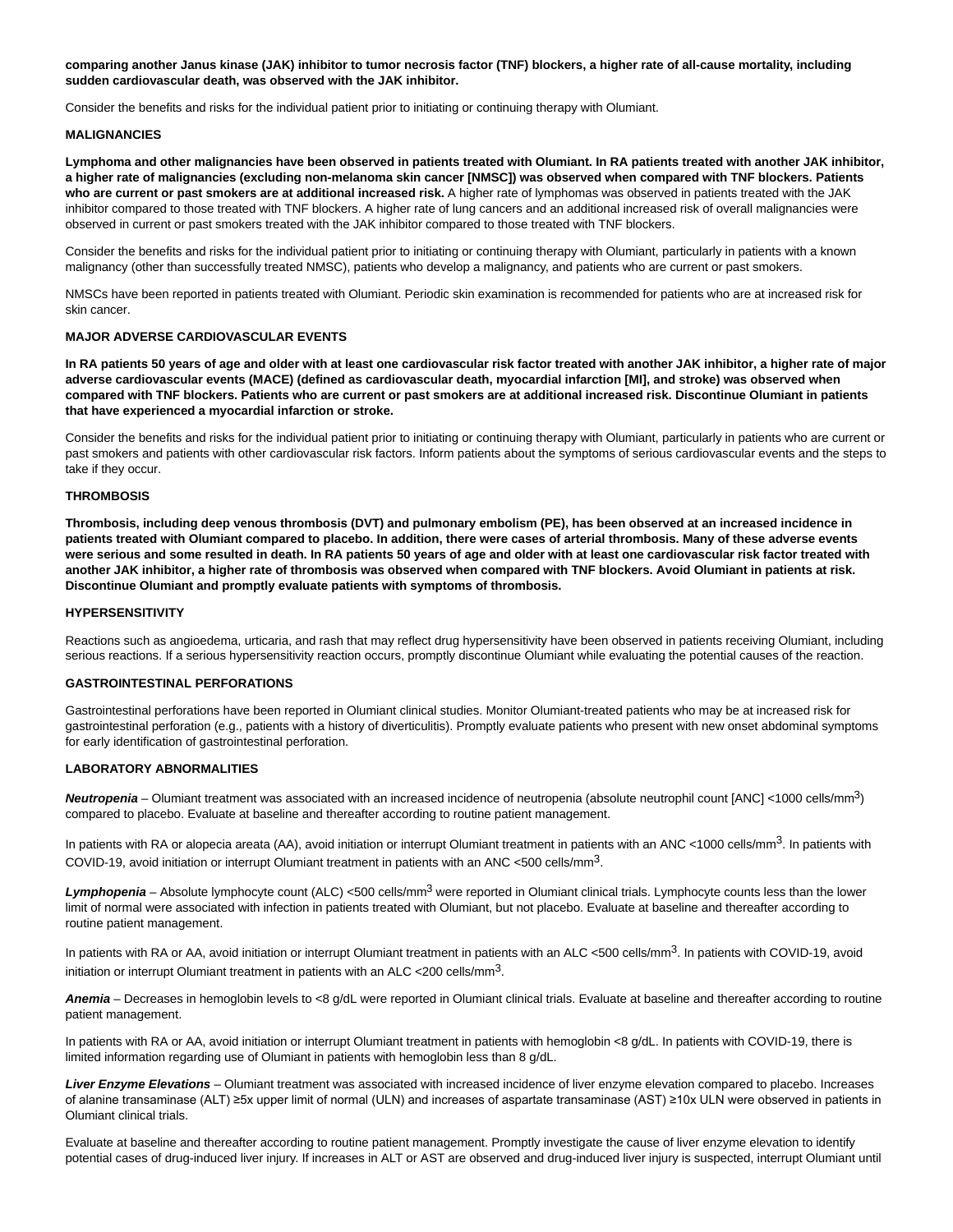this diagnosis is excluded.

**Lipid Elevations** – Treatment with Olumiant was associated with increases in lipid parameters, including total cholesterol, low-density lipoprotein cholesterol, and high-density lipoprotein cholesterol. Assess lipid parameters approximately 12 weeks following Olumiant initiation in patients with RA or AA. Manage patients according to clinical guidelines for the management of hyperlipidemia.

## **VACCINATIONS**

Avoid use of live vaccines with Olumiant. Update immunizations in patients with RA or AA prior to initiating Olumiant therapy in agreement with current immunization guidelines.

## **ADVERSE REACTIONS**

In RA trials, the most common adverse reactions (≥1%) reported with Olumiant were: upper respiratory tract infections, nausea, herpes simplex, and herpes zoster.

In COVID-19 trials, the most common adverse reactions (≥1%) reported with Olumiant were: ALT ≥3x ULN, AST ≥3x ULN, thrombocytosis (platelets >600,000 cells/mm<sup>3</sup>), creatine phosphokinase >5x ULN, neutropenia (ANC <1000 cells/mm<sup>3</sup>), DVT, PE, and urinary tract infection.

In AA trials, the most common adverse reactions (≥1%) reported with Olumiant were: upper respiratory tract infections, headache, acne, hyperlipidemia, creatine phosphokinase increase, urinary tract infections, liver enzyme elevations, folliculitis, fatigue, lower respiratory tract infections, nausea, genital Candida infections, anemia, neutropenia, abdominal pain, herpes zoster, and weight increase.

## **PREGNANCY AND LACTATION**

Based on animal studies, Olumiant may cause fetal harm when administered during pregnancy. Advise pregnant women and women of reproductive potential of the potential risk to a fetus. Consider pregnancy planning and prevention for women of reproductive potential. Advise women not to breastfeed during treatment with Olumiant and for 4 days after the last dose.

## **HEPATIC AND RENAL IMPAIRMENT**

Olumiant is not recommended in patients with RA or AA and severe hepatic impairment or severe renal impairment (estimated glomerular filtration rate  $[eGFR]$  < 30 mL/min/1.73m<sup>2</sup>).

Olumiant should only be used in patients with COVID-19 and severe hepatic impairment if the potential benefit outweighs the potential risk. Olumiant is not recommended in patients with COVID-19 who are on dialysis, have end-stage renal disease, or with eGFR <15 mL/min/1.73m2.

**Please click to access ful[l Prescribing Information,](https://c212.net/c/link/?t=0&l=en&o=3566232-1&h=3617707536&u=http%3A%2F%2Fuspl.lilly.com%2Folumiant%2Folumiant.html%3Fs%3Dpi&a=Prescribing+Information) including Boxed Warning about Serious Infections, Mortality, Malignancy, Major Adverse Cardiovascular Events, and Thrombosis, and [Medication Guide.](https://c212.net/c/link/?t=0&l=en&o=3566232-1&h=3276158969&u=http%3A%2F%2Fuspl.lilly.com%2Folumiant%2Folumiant.html%3Fs%3Dmg&a=Medication+Guide)**

## **BA HCP ISI ALL 13JUN2022**

## **\*Savings Card Terms and Conditions**

Offer good until 12/31/2024 or up to 36 months from patient qualification into the program, whichever comes first. Patients must first use their card by 12/31/2022. Patients must have coverage for Olumiant through their commercial drug insurance to pay as little as \$5 for a 30-day supply of Olumiant. Offer subject to a monthly cap and a separate annual cap. Patients must have commercial drug insurance and prescription consistent with FDA-approved product labeling to pay as little as \$25 for a 30-day supply of Olumiant. Participation in the \$25 program requires submission of a prior authorization (PA). If coverage is denied, an appeal must be submitted prior to the 5<sup>th</sup> month fill. A new PA and appeal or medical exception (ME) must be submitted every 12 months or as required by Lilly to verify coverage status and potential eligibility for the \$5 program. Monthly and annual caps are set at Lilly's absolute discretion and may be changed by Lilly with or without notice. Patient is responsible for any applicable taxes, fees, or amounts exceeding monthly or annual caps. **This offer is invalid for patients without commercial drug insurance or whose prescription claims for Olumiant are eligible to be reimbursed, in whole or in part, by any governmental program, including, without limitation, Medicaid, Medicare, Medicare Part D, Medigap, DoD, VA, TRICARE®/CHAMPUS, or any state patient or pharmaceutical assistance program.** Offer void where prohibited by law and subject to change or discontinue without notice. Card activation is required. Subject to additional terms and conditions, which can be found at **olumiant.com/olumiant-together**.

## **About OLUMIANT®**

OLUMIANT, a once-daily, oral JAK inhibitor, was discovered by Incyte and licensed to Lilly. It is approved in the U.S. and more than 75 countries as a treatment for adults with moderate to severe rheumatoid arthritis. FDA approval was granted for OLUMIANT for the treatment of certain hospitalized adult patients with COVD-19 in May 2022. Marketing authorization for OLUMIANT in COVID-19 has been granted in six other countries including Japan and Switzerland. The U.S. FDA-approved labeling for OLUMIANT includes a Boxed Warning for Serious Infections, Mortality, Malignancy, Major Adverse Cardiovascular Events, and Thrombosis. See the full Prescribing Informatio[n here.](https://c212.net/c/link/?t=0&l=en&o=3566232-1&h=3660004404&u=http%3A%2F%2Fuspl.lilly.com%2Folumiant%2Folumiant.html%3Fs%3Dpi&a=here)

In December 2009, Lilly and Incyte announced an exclusive worldwide license and collaboration agreement for the development and commercialization of OLUMIANT and certain follow-on compounds for patients with inflammatory and autoimmune diseases.

## **About Lilly**

Lilly unites caring with discovery to create medicines that make life better for people around the world. We've been pioneering life-changing discoveries for nearly 150 years, and today our medicines help more than 47 million people across the globe. Harnessing the power of biotechnology, chemistry and genetic medicine, our scientists are urgently advancing new discoveries to solve some of the world's most significant health challenges, redefining diabetes care, treating obesity and curtailing its most devastating long-term effects, advancing the fight against Alzheimer's disease, providing solutions to some of the most debilitating immune system disorders, and transforming the most difficult-to-treat cancers into manageable diseases. With each step toward a healthier world, we're motivated by one thing: making life better for millions more people. That includes delivering innovative clinical trials that reflect the diversity of our world and working to ensure our medicines are accessible and affordable. To learn more, visit [Lilly.com a](https://c212.net/c/link/?t=0&l=en&o=3566232-1&h=2203073161&u=https%3A%2F%2Fwww.lilly.com%2Fnews%2Fpress-releases&a=Lilly.com)nd [Lilly.com/newsroom o](https://c212.net/c/link/?t=0&l=en&o=3566232-1&h=4230213439&u=https%3A%2F%2Fwww.lilly.com%2Fnews&a=Lilly.com%2Fnewsroom)r follow us o[n Facebook,](https://c212.net/c/link/?t=0&l=en&o=3566232-1&h=4108355178&u=https%3A%2F%2Fwww.facebook.com%2Felilillyandco%2F&a=Facebook) [Instagram,](https://c212.net/c/link/?t=0&l=en&o=3566232-1&h=3102055772&u=https%3A%2F%2Finstagram.com%2Felilillyco%3Figshid%3Dlxqsf8s20oa1&a=Instagram) [Twitter a](https://c212.net/c/link/?t=0&l=en&o=3566232-1&h=3731846361&u=https%3A%2F%2Ftwitter.com%2FLillyPad&a=Twitter)nd [LinkedIn.](https://c212.net/c/link/?t=0&l=en&o=3566232-1&h=1097545051&u=https%3A%2F%2Fwww.linkedin.com%2Fcompany%2Feli-lilly-and-company&a=LinkedIn) P-LLY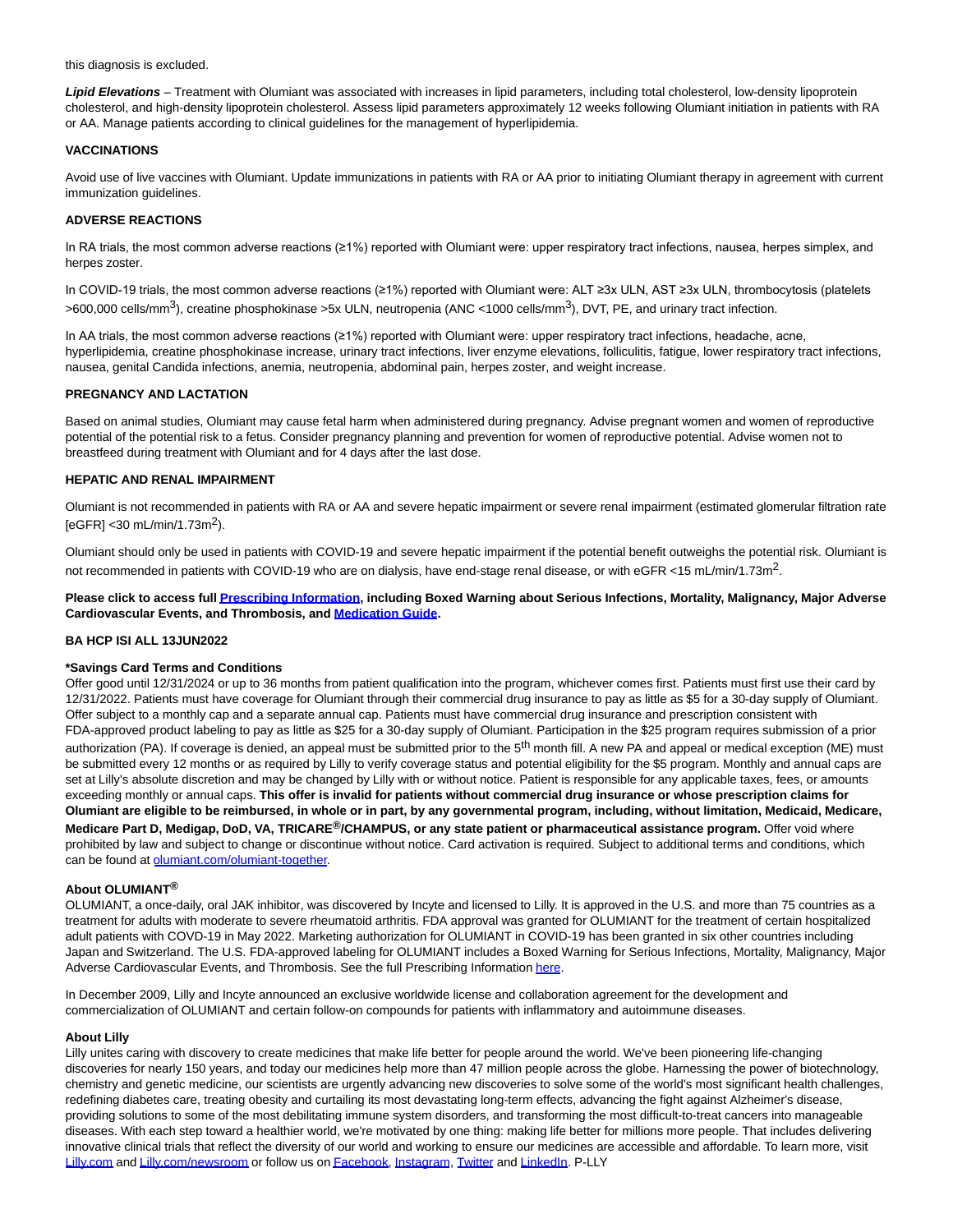## **About Incyte**

Incyte is a Wilmington, Delaware-based, global biopharmaceutical company focused on finding solutions for serious unmet medical needs through the discovery, development and commercialization of proprietary therapeutics. For additional information on Incyte, please visi[t Incyte.com a](https://c212.net/c/link/?t=0&l=en&o=3566232-1&h=2703263332&u=https%3A%2F%2Fc212.net%2Fc%2Flink%2F%3Ft%3D0%26l%3Den%26o%3D2966629-1%26h%3D373674565%26u%3Dhttp%253A%252F%252Fwww.incyte.com%252F%26a%3DIncyte.com&a=Incyte.com)nd follow [@Incyte.](https://c212.net/c/link/?t=0&l=en&o=3566232-1&h=3611503957&u=https%3A%2F%2Fc212.net%2Fc%2Flink%2F%3Ft%3D0%26l%3Den%26o%3D2966629-1%26h%3D1583581422%26u%3Dhttps%253A%252F%252Ftwitter.com%252FIncyte%26a%3D%2540Incyte&a=%40Incyte)

OLUMIANT<sup>®</sup> and OLUMIANT Together<sup>TM</sup> are trademarks owned or licensed by Eli Lilly and Company, its subsidiaries, or affiliates.

Other trademarks listed are the property of their respective owners.

## **Lilly Cautionary Statement Regarding Forward-Looking Statements**

This press release contains forward-looking statements (as that term is defined in the Private Securities Litigation Reform Act of 1995) about OLUMIANT (baricitinib) as a treatment for alopecia areata and reflects Lilly's and Incyte's current beliefs and expectations. However, as with any pharmaceutical product, there are substantial risks and uncertainties in the process of drug research, development, and commercialization. Among other things, there can be no guarantee that planned or ongoing studies will be completed as planned, that future study results will be consistent with the results to date, and that OLUMIANT will receive additional regulatory approvals, or be commercially successful. For further discussion of these and other risks and uncertainties, see Lilly's and Incyte's most recent respective Form 10-K and Form 10-Q filings with the United States Securities and Exchange Commission. Except as required by law, Lilly and Incyte undertake no duty to update forward-looking statements to reflect events after the date of this release.

- 1. Olumiant. Prescribing Information. Lilly USA, LLC.
- 2. Pratt CH, King LE Jr, Messenger AG, et al. Alopecia areata. Nat Rev Dis Primers. 2017;3:17011.
- 3. Wang EHC, Sallee BN, Tejeda CI, et al. Janus kinase inhibitors for treatment of alopecia areata. J Invest Dermatol. 2018;138:1911-1916.
- 4. Strazzulla LC, Wang EHC, Avila L, et al. Alopecia areata: disease characteristics, clinical evaluation, and new perspectives on pathogenesis. J Am Acad Dermatol. 2018;78:1-12.
- 5. Pfizer Inc. (2018, November 2022, February). PF-06651600 for the Treatment of Alopecia Areata (ALLEGRO-2b/3). Identifier NCT03732807. [https://clinicaltrials.gov/ct2/show/results/NCT03732807](https://c212.net/c/link/?t=0&l=en&o=3566232-1&h=2039720954&u=https%3A%2F%2Fclinicaltrials.gov%2Fct2%2Fshow%2Fresults%2FNCT03732807&a=https%3A%2F%2Fclinicaltrials.gov%2Fct2%2Fshow%2Fresults%2FNCT03732807)
- 6. Concert Pharmaceuticals (2020, August). A Phase 3 Study to Evaluate the Efficacy and Safety of CTP-543 in Adult Patients With Moderate to Severe Alopecia Areata (THRIVE-AA1) (THRIVE-AA1). Identifier NCT04797650. [https://clinicaltrials.gov/ct2/show/NCT04797650.](https://c212.net/c/link/?t=0&l=en&o=3566232-1&h=3677131985&u=https%3A%2F%2Fclinicaltrials.gov%2Fct2%2Fshow%2FNCT04797650&a=https%3A%2F%2Fclinicaltrials.gov%2Fct2%2Fshow%2FNCT04797650)
- 7. Concert Pharmaceuticals (2021, March). A Phase 3 Study to Evaluate the Efficacy and Safety of CTP-543 in Adult Patients With Moderate to Severe Alopecia Areata (THRIVE-AA2) (THRIVE-AA2). Identifier NCT04518995. [https://clinicaltrials.gov](https://c212.net/c/link/?t=0&l=en&o=3566232-1&h=890312146&u=https%3A%2F%2Fclinicaltrials.gov%2Fct2%2Fshow%2FNCT04518995&a=https%3A%2F%2Fclinicaltrials.gov%2Fct2%2Fshow%2FNCT04518995) /ct2/show/NCT04518995.
- 8. Data on file. Lilly USA, LLC. DOF-BA-US-0075.
- 9. U.S. Food & Drug Administration. The voice of the patient: a series of reports from the U.S. Food and Drug Administration's (FDA) patient-focused drug development initiative: Alopecia Areata. Meeting date: September 11, 2017; report date: 2018. [https://www.fda.gov/media/112100/download.](https://c212.net/c/link/?t=0&l=en&o=3566232-1&h=211200981&u=http%3A%2F%2Fwww.fda.gov%2Fmedia%2F112100%2Fdownload&a=https%3A%2F%2Fwww.fda.gov%2Fmedia%2F112100%2Fdownload) Accessed 18 March 2022.
- 10. Hussain ST, Mostaghimi A, Barr PJ, et al. Utilization of mental health resources and complementary and alternative therapies for alopecia areata: a U.S. survey. Int J Trichology. 2017;9(4):160-164.

PP-BA-US-1807 06/2022 © Lilly USA, LLC 2022. All rights reserved.

Refer to: Marlo Scott; [scott\\_marlo@lilly.com;](mailto:scott_marlo@lilly.com) +1-317-407-8879 (Lilly media) Kevin Hern; [hern\\_kevin\\_r@lilly.com;](mailto:hern_kevin_r@lilly.com) +1-317-277-1838 (Lilly investors) Catalina Loveman; *cloveman@incyte.com*; +1-302-498-6171 (Incyte media) Christine Chiou[; cchiou@incyte.com;](mailto:cchiou@incyte.com) +1-302-274-4773 (Incyte investors)